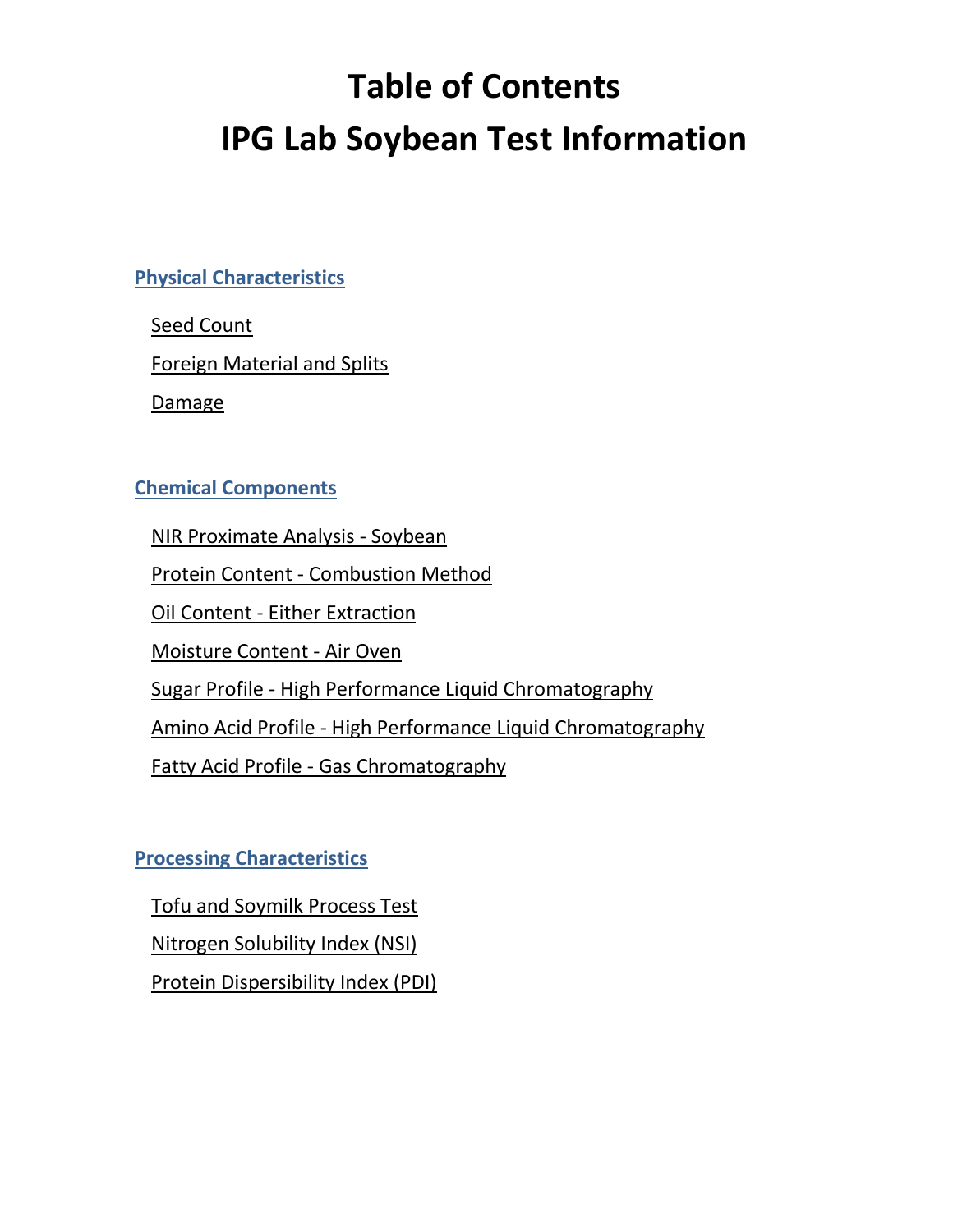## **IPG Lab Soybean Test Information**

## <span id="page-1-0"></span>**Physical Characteristics**

#### <span id="page-1-1"></span>**Seed Count**

Seed Count is also offered as a component of the **Tofu and Soymilk Process Test.**

Seed count is a measure of soybean seed size. Some soybean processors have strong preferences for particular seed sizes. For instance, tofu manufacturers often prefer very large beans. Natto beans are very small.

The test is performed by randomly selecting 100 representative intact seeds. The seeds are weighed and reported as seeds per pound.

Possible Values 1200-4600 seeds per lb Typical Results 2400-3200 seeds per lb.

#### <span id="page-1-2"></span>**Foreign Material and Splits**

Foreign material and splits are part of the GIPSA Official United States Standards for Grain grading criteria. Foreign material in soybeans is defined as all matter that passes through an 8/64 round-hole sieve and all matter other than soybeans remaining in the sieved sample after sieving according to procedures prescribed in FGIS instructions. Splits are defined as soybeans with more than one-fourth of the bean removed and that are not damaged.

#### <span id="page-1-3"></span>**Damage**

Damage is part of the GIPSA Official United States Standards for Grain grading criteria for soybeans. A damaged soybean is defined as one that is materially damaged by weather, insects, fungus, disease, etc. Such damage is detrimental, particularly in food uses.

## <span id="page-1-4"></span>**Chemical Components**

#### <span id="page-1-5"></span>**NIR Proximate Analysis - Soybean**

NIR Proximate Analysis is also offered as a component of the **Tofu and Soymilk Process Test**.

Proximates are the major components of the grain. For soybeans, the NIR Proximate Analysis includes Oil Content, Protein Content, Fiber Content, and Moisture Content. The test does not include Ash Content. This procedure is nondestructive to the soybeans. Proximate Analysis is also available using wet chemistry methods for protein content, oil content, and moisture content but the sample must be ground.

Various end users have different demands for soybean composition. A tofu manufacturer will usually want very high protein levels. Operators of a large soybean crushing plant may want to balance the protein and oil content to fit processing needs.

Results (other than Moisture Content) are reported on a dry basis percentage (percent of non-water material). Moisture Content is reported "as is" (percent of total sample weight).

**Oil Content** Possible Values 16-25% Typical Results 18-23% **Protein Content Possible Values 36-50%** Typical Results 38-45% **Fiber Content** Possible Values 3.5-5.6% Typical Results 4.0-5.0% **Moisture Content** Possible Values 5-35% Typical Results 8-15%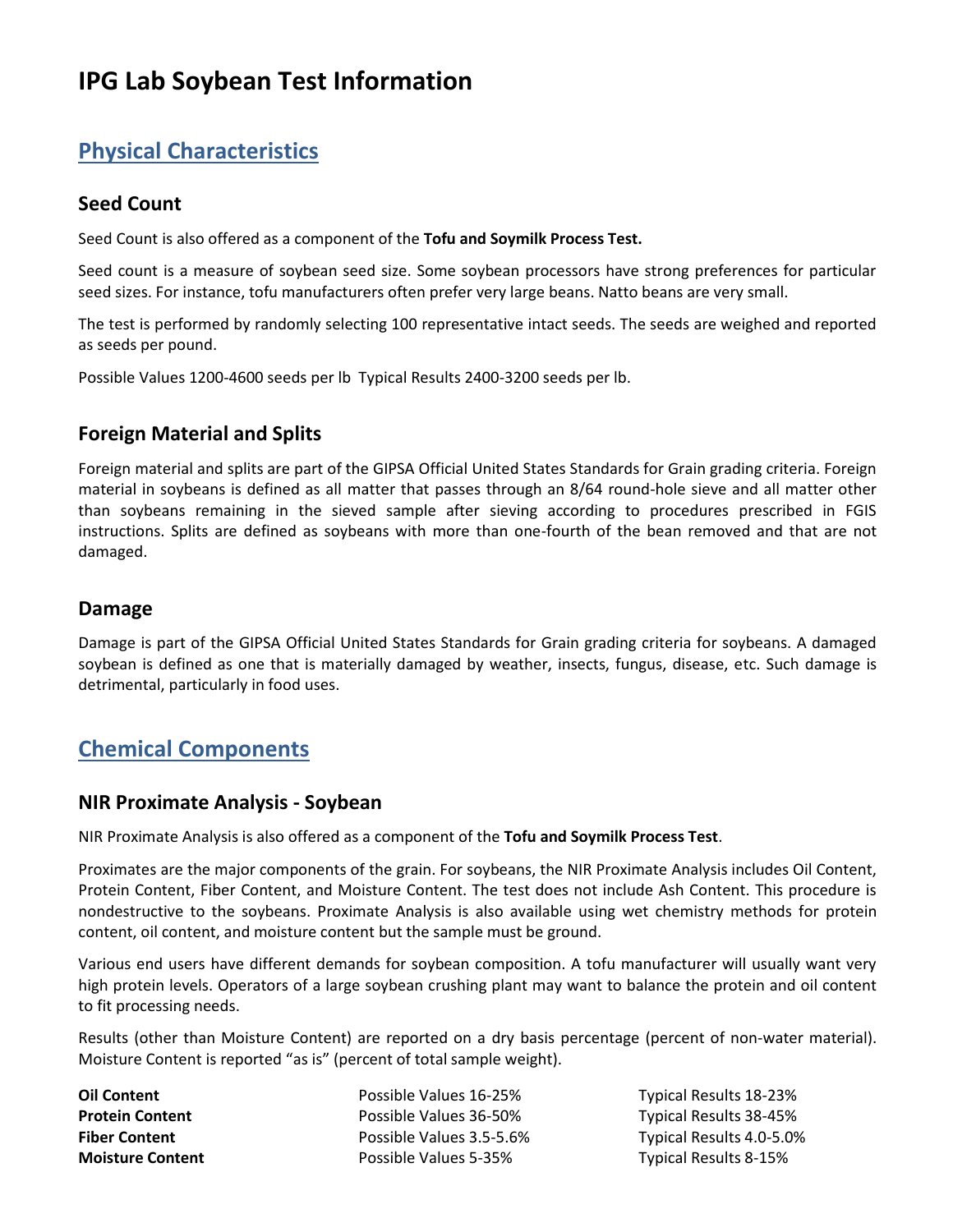#### <span id="page-2-0"></span>**Protein Content – Combustion Method**

The Combustion (Dumas) Method can be used to measure the protein or nitrogen content in a wide range of substances. It has replaced the slow, dangerous, and environmentally unfriendly Kjeldahl procedure for most applications. The combustion method is an approved method and has become the most common reference ("wet chemistry") method for NIR calibrations for protein content. The combustion method is typically employed for samples for which no NIR calibration exists. The IPG lab does offer protein content for soybean using NIR.

In this test, a 50-300 mg representative sample (liquid or ground solid) is burned at high temperature in a sealed system. The nitrogen in the sample is converted to nitrogen gas, separated from the other chemical components, and measured by thermal conductivity. The nitrogen content can be converted to protein content by using a conversion factor (typically 6.25 x nitrogen) to obtain the "as is" protein percentage. This test is performed in duplicate, and the moisture content in the original sample is determined by the air oven method to convert the protein content to dry basis.

Protein contents measured by the combustion method can range from very low 0.1% to 90+%.

#### <span id="page-2-1"></span>**Oil Content – Ether Extraction**

Ether Extraction can be used to quantify the amount of fat or oil in a sample. The ether extraction method is an approved method and is a common reference ("wet chemistry") method for NIR calibrations for oil content. The ether extraction method is typically employed for samples for which no NIR calibration exists. The IPG lab does offer oil content for soybeans using NIR.

In this test, a representative sample is ground and extracted in refluxing petroleum ether. Extracted oil is captured in the boiling flask. The oil is separated from the ether and weighed to determine the percentage of the original sample weight collected as oil to obtain the "as is" oil percentage.

Another method is to extract the oil by reflux and pressure using automated lab equipment. In this method, a known weight is added to a sealed permeable bag of known weight. The bag with the sample in it is extracted and then dried. The bag is then weighed for weight loss. This difference in weight is then used to calculate the oil percentage.

This test is performed in duplicate, and the moisture content in the original sample is determined by the air oven method to convert the protein content to dry basis.

Oil contents measured by the ether extraction method can range from very low 0.2% to 50+%.

#### <span id="page-2-2"></span>**Moisture Content – Air Oven**

The Air Oven method can be used to quantify the amount of water in a sample. The air oven method is an approved method and is a common reference ("wet chemistry") method for NIR calibrations for moisture content. The air oven method is typically employed for samples for which no NIR calibration or other reliable rapid method (NIR or Moisture Meter) exists.

Moisture content is a critical factor for the long-term storability of soybeans. Soybeans should be dried in the field or artificially to 13% moisture for storage up to 6 months, 12% for storage up to one year, and 11% for over one year. Over-drying of soybeans wastes energy, money, and time. Over-drying will also lead to an increase in splits.

In this test, a representative sample (liquid or ground solid) is weighed into a tared cup and placed in an oven. Oven temperatures and residence times vary by substance. The dried sample is cooled in a dessicator and the weight of the remaining material is recorded. The weights may be used to determine the amount of water removed in the oven. Moisture content is reported as the amount of water removed from the original sample. Solids content is the weight of material remaining after drying divided by the original sample weight. Moisture content and solids content are reported as an "as is", or wet basis percentage.

They are related by the equation: *Moisture Content (as is) + Solids Content (as is) = 100%*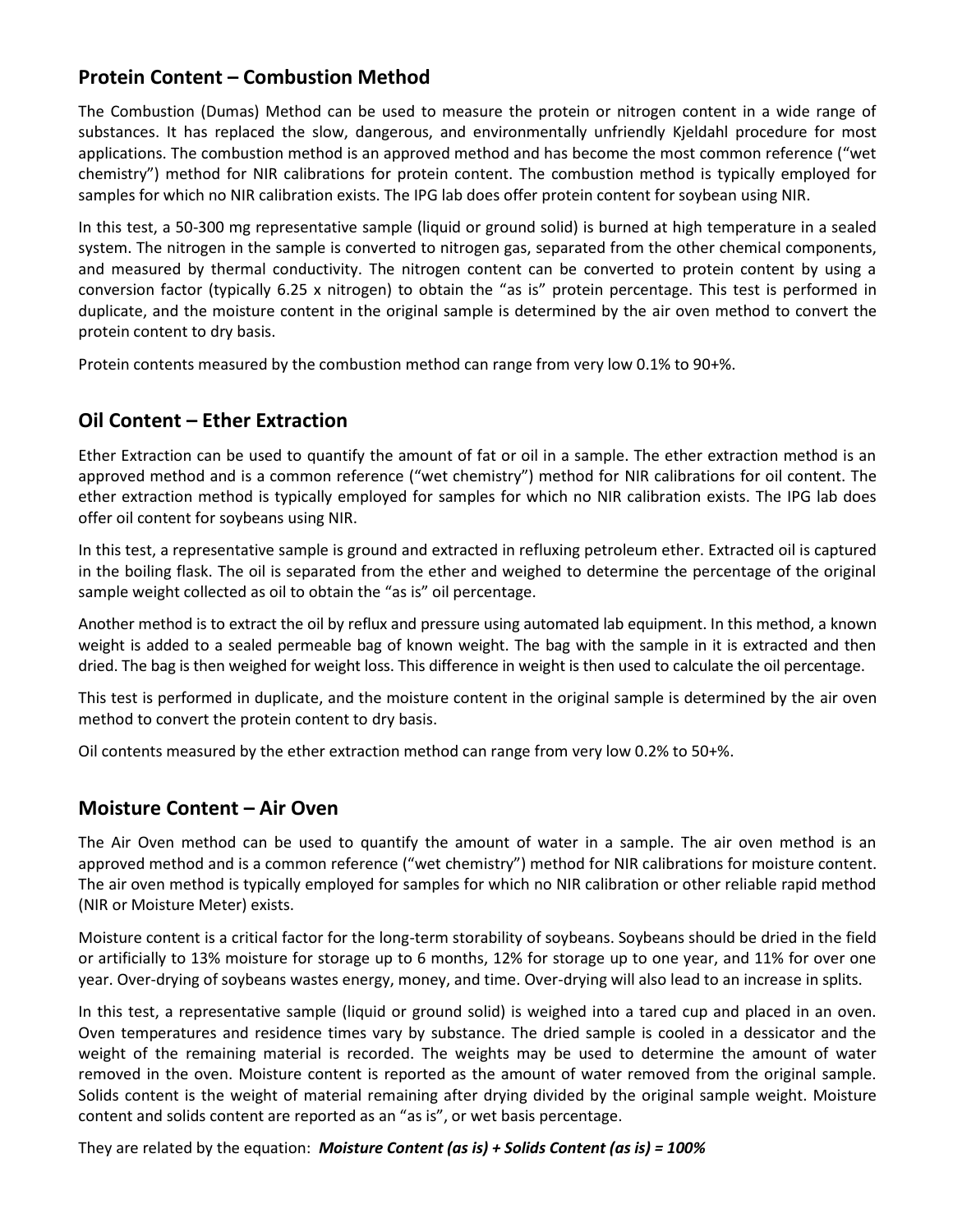### <span id="page-3-0"></span>**Sugar Profile - High Performance Liquid Chromatography**

The sugar profile measures the quantities of seven sugars in a sample. While applicable for a number of products, soybeans are the most common request for the IPG lab. For soybeans, sugar contents are expressed on dry basis:

| <b>Sucrose</b>     | Possible Values | $3.0 - 9.0\%$  | Typical Results 4.0-7.0%   |  |
|--------------------|-----------------|----------------|----------------------------|--|
| Glucose (dextrose) | Possible Values | $0.0 - 0.5%$   | Typical Results 0.0-0.1%   |  |
| <b>Maltose</b>     | Possible Values | $0.0 - 0.5\%$  | Typical Results 0.0-0.3%   |  |
| Lactose            | Possible Values | $0.0\%$        | Typical Results 0.0%       |  |
| <b>Fructose</b>    | Possible Values | $0.00 - 0.1\%$ | Typical Results 0.0-trace% |  |
| Raffinose          | Possible Values | $0.2 - 1.6%$   | Typical Results 0.5-1.2%   |  |
| <b>Stachyose</b>   | Possible Values | $2.0 - 6.5%$   | Typical Results 3.5-5.5%   |  |

High levels of sucrose ("table" sugar) are often desired to mask the beany flavor in soyfoods. Low amounts of the oligosaccharides raffinose and stachyose are wanted. These sugars are not digested in the upper digestive system and are fermented in the intestine. The gases produced in fermentation can cause the discomfort and flatulence associated with some foods from soybeans.

#### <span id="page-3-1"></span>**Amino Acid Profile - High Performance Liquid Chromatography**

The High Performance Liquid Chromatography (HPLC) method is used to quantify the amount of various amino acids in a sample. The HPLC method is an approved method and is the common wet chemistry method.

Various procedures must be employed depending on the amino acids of interest. The moisture content in the original sample is determined by the air oven method to convert the amino acid contents to dry basis.

#### <span id="page-3-2"></span>**Fatty Acid Profile - Gas Chromatography**

The Gas Chromatography (GC) method can be used to quantify the amount of various fatty acids in a sample. The GC method is an approved method and is a common reference ("wet chemistry") method for NIR calibrations for fatty acid contents.

Various procedures may be employed depending on the fatty acids of interest. The moisture content in the original sample is determined by the air oven method to convert the fatty acid contents to dry basis.

## <span id="page-3-3"></span>**Processing Characteristics**

#### <span id="page-3-4"></span>**Tofu and Soymilk Process Test**

The Tofu and Soymilk Process Test gives a soybean processor information on the yield and quality of the products they could expect from a particular variety or sample of beans. Data is collected from the raw soybeans, the soymilk made from those beans, and the silken (non-pressed) tofu product made from that soymilk.

The whole soybeans are evaluated using the NIR Proximate Analysis and Seed Count tests. A sample of the beans are ground into a powder and blended with hot water. The resulting slurry is steam-cooked and put through a juice extractor. Insoluble solids (okara) are removed by filtration through a series of cloths and and the filtered slurry is refrigerated. The total volumetric yield is determined after the sample has sat overnight and warmed to room temperature. The solids content of the soymilk is also measured using the Air Oven Method and reported.

A portion of the soymilk is mixed with a coagulant and cooked in a hot water bath to make the tofu product. Glucono-delta-lactone (GDL) is the standard coagulant, although the traditional nigari (magnesium chloride) is available as an option. The finished tofu is weighed to measure product yield and the moisture content is determined using the Air Oven Method.